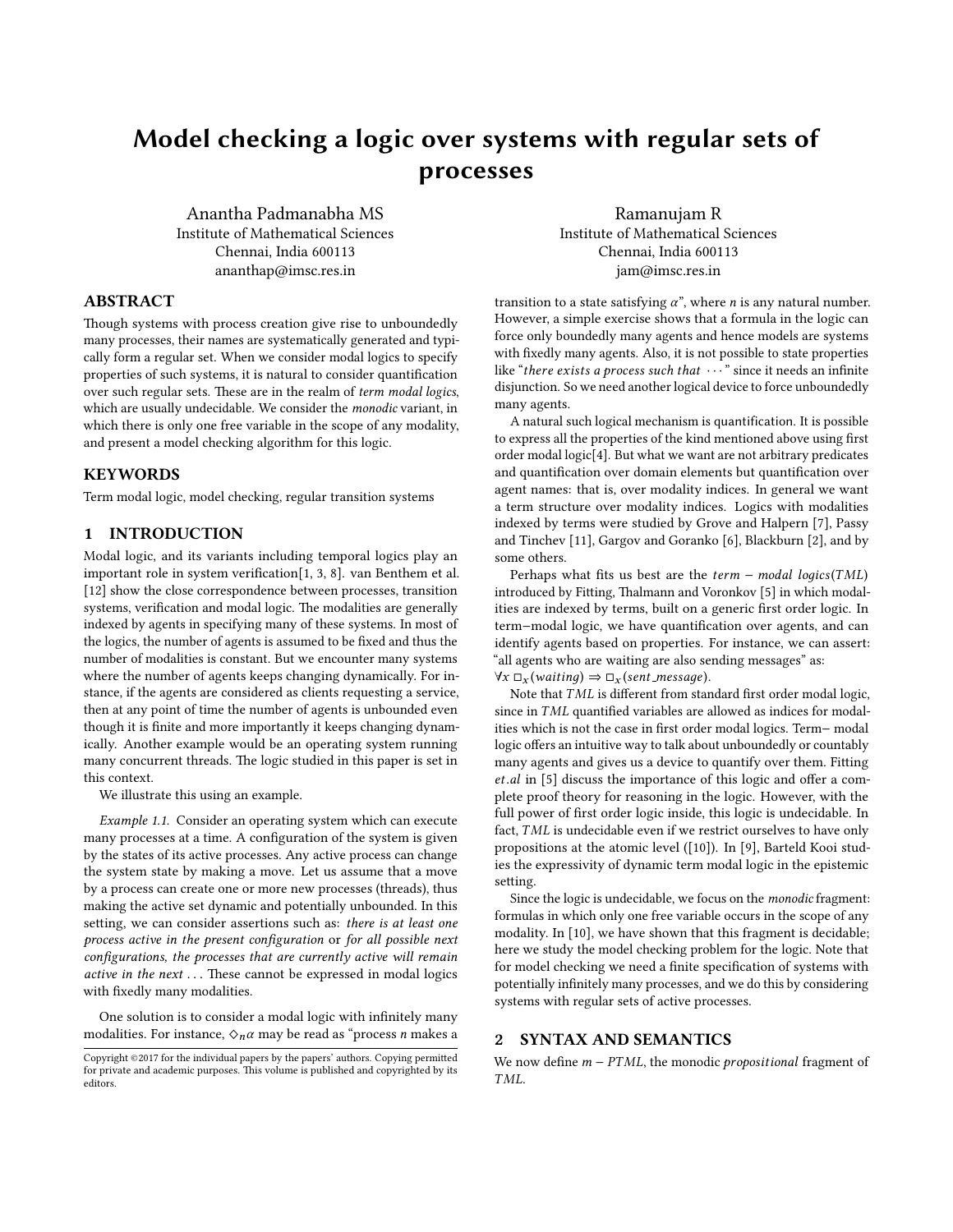Definition 2.1. Given a countable set of propositions  $P$ , and a countable set of variables  $Var$ , the syntax is defined as follows:

$$
\phi := p \in P \mid \neg \phi \mid \phi \land \phi \mid \Diamond_x \alpha \mid \exists x \alpha, x \in Var
$$

where  $FV(\alpha) \subseteq \{x\}.$ 

The notion of free variable of a formula (referred to in the syntax) is standard.  $FV(p) = \emptyset$ , for  $p \in P$ .  $FV(\neg \phi) = FV(\phi)$ .  $FV(\phi \land \psi) =$  $FV(\phi) \cup FV(\psi)$ .  $FV(\Diamond_x \phi) = FV(\phi) \cup \{x\}$ .  $FV(\exists_x \phi) = FV(\phi) \setminus \{x\}$ . We call a formula  $\phi$  a sentence if  $FV(\phi) = \emptyset$ .

Similarly the modal depth of  $\phi$ , denoted  $md(\phi)$  is defined inductively:  $md(p) = 0$ , for  $p \in P$ .  $md(\neg \phi) = md(\phi)$ .  $md(\phi \land \psi) =$  $max\{md(\phi),md(\psi)\}\text{. }md(\Diamond_x\phi) = md(\phi) + 1. \text{ } md(\exists_x\phi) = md(\phi).$ 

As one would expect, Kripke models now need to be enriched with interpretations for variables over agent names. In addition, agent dynamics is captured by a function ( $\gamma$  below) that specifies, at any world w, the set of agents alive (or meaningful) at w. Then coherence demands that whenever  $(u, d, v) \in R$ , we have that  $d \in$  $\gamma(u)$ .

Definition 2.2. A model is a tuple  $M = (W, D, R, \gamma, I, V)$  where  $W$  is a non-empty set of worlds,  $D$  is a non-empty set of names,  $R \subseteq W \times D \times W$ ,  $\gamma : W \to 2^D$ ,  $I : Var \to D$ ,  $V : W \to 2^P$ . Moreover, for all  $u \in W$  and  $d \in D$ , if there exists  $v \in W$  such that  $(u, d, v) \in R$ , then  $d \in \gamma(u)$ .

In [\[5\]](#page-3-4), a monotonicity condition is imposed on the accessibility relation: whenever  $(u, d, v) \in R$ , we also have that  $\gamma(u) \subseteq \gamma(v)$ . This is a reasonable assumption, but since we do not need it for our technical development, we do not assume monotonicity.

We will often display the model as  $M = (F, I)$  where  $F =$  $(W, D, R, \gamma, V)$  is referred to as a *frame*. Sometimes we denote  $(u,d,v)$  by  $u \xrightarrow{a} v$ .<br>Given a formul

Given a formula  $\phi$  and a model  $M = (W, D, R, \gamma, I, V)$ , for any  $w \in W$  we define  $M, w \models \phi$  ( $\phi$  is true at w) inductively as follows:

- $M, w \models p \text{ if } p \in V(w).$
- $M, w \models \neg \phi$  if  $M, w \not\models \phi$ .
- $M, w \models \phi_1 \land \phi_2$  if  $M, w \models \phi_1$  and  $M, w \models \phi_2$ .
- $M, w \models \Diamond_x \phi$  if there is some  $u \in W$  such that  $(w, I(x), u) \in$ R and  $M, u \models \phi$ .
- $M, w \models \exists x \phi$  if there is some  $d \in \gamma(w)$  such that  $M_{x\to d}$ ,  $w \models \phi$  where  $M_{x\to d}$  is defined by  $(W, D, R, \gamma, I' \lor)$  such that  $\models \phi$  where  $M_{x\to d}$  is defined by  $(W, D, R, \gamma, I', V)$  such that<br>for any  $u \neq x \ I'(u) - I(u)$  and  $I'(x) - d$ for any  $y \neq x$ ,  $I'(y) = I(y)$  and  $I'(x) = d$ .

The boolean connectives,  $\Box_x \phi$  and  $\forall x \phi$  are defined in the standard way. A formula  $\phi$  is satisfiable if there is some model and some world *w* such that  $\phi$  is true at *w*.

Example revisited. We show some properties in the example system [1.1](#page-0-0) discussed earlier, using formulas of the proposed logic.

- There is at least one process active which can potentially change the system state:
	- $\exists x \diamond_x \top.$
- For all possible next configurations, property  $p$  holds:  $\forall x(\Box_x p).$
- There are at least two processes active:  $\exists x \Box_x p \land \exists y \diamond_y \neg p^1.$  $\exists x \Box_x p \land \exists y \diamond_y \neg p^1.$  $\exists x \Box_x p \land \exists y \diamond_y \neg p^1.$

DIAS'2017, February 2017, Anantha Padmanabha MS and Ramanujam R

 $\bullet$  There is a process such that it can change to a configuration in which none of the processes can make a move (system halts):

 $\exists x \Diamond_x \forall y \Box_y \bot.$ 

Note that all the properties discussed could be expressed in the monodic fragment of the logic.

## 3 TRANSITION SYSTEM MODELS

Systems with unboundedly many processes to be model checked are presented as transition systems with finitely many states and edges between the states labelled by regular expressions. The idea is that there is a finite alphabet set and every process name is some string over this alphabet. If a string s is in the language of some regular expression r and there is an r edge from  $q$  to  $q'$  then it means that process s can change the system state from  $q$  to  $q'$ .

Definition 3.1. Let  $\Sigma$  be a finite alphabet. Let  $Reg(\Sigma)$  be the set of all regular expressions over Σ. For all  $r ∈ Reg(Σ)$  let  $L_r$  denote the regular language generated by the expression r. If  $s, t \in \Sigma^*$  then  $s, t$  denotes the concatenation of strings s and t, often written st  $s \cdot t$  denotes the concatenation of strings s and t, often written st.

A regular agent transition system is given by  $T = (Q, S, \delta, q_0)$ where

- $Q$  is a finite set of states,
- $S \subseteq_{fin} Reg(\Sigma)$  is a finite set of regular expressions,
- $\delta \subseteq (Q \times S \times Q)$  and
- $\bullet$   $q_0 \in Q$ .

Note that we could equivalently define  $\delta \subseteq_{fin} (Q \times Reg(\Sigma) \times Q)$ and extracted S from  $\delta$ . Note that when we have  $u_1 \stackrel{r_1}{\longrightarrow} u_2 \stackrel{r_2}{\longrightarrow} u_3 \in$  $R_1$  with  $a \in L_{r_1}$  and  $ab \in L_{r_2}$  we could think of b as a child process of parant process a. The language of posular expressions is right of parent process  $a$ . The language of regular expressions is rich enough to consider tree structures of concurrent and sequential threads with forking, as well as process threads created within loops, perhaps while waiting for an external event to occur.

Definition 3.2. Given a finite set of regular expressions S over  $\Sigma$ , for any two strings  $s, t \in \Sigma^*$ , define  $s \equiv t$  if for all  $r \in S$ ,  $s \in L_r$  iff  $t \in I$  $t \in L_r$ .

Note that  $\equiv$  induces a partition of  $\Sigma^*$ . For all strings  $s \in \Sigma^*$ ,<br>fine  $\llbracket s \rrbracket = t \mid s = t$ . We denote this by  $\equiv \infty$ define  $[s] = \{t \mid s \equiv t\}$ . We denote this by  $\equiv_T$ .

## 3.1 Input specification and Model

The input for model checking is specified by the tuple  $(T, \phi, I, U, s_0)$ where T is a regular agent transition system as defined above,  $\phi$  is a monodic formula  $I: FV(\phi) \to \Sigma^*, U: Q \to 2^{P_{\phi}}$  and  $s_0 \in \Sigma^*$ . This induces the following model on which the model checking is done.

Definition 3.3. Given an input  $(T, \phi, I, V, s_0)$ , define the induced frame  $F_T = (W, D, R, \gamma, V')$  as follows:

- $D = \Sigma^*$ <br>•  $W \subset U$
- $W \subseteq (Q \times \Sigma^*)$  and  $R \subseteq (W \times D \times W)$  are the least sets such that the following conditions hold. that the following conditions hold:
	- $(q_0, s_0) \in W$ .
	- if  $(q, s) \in W$  and  $(q, r, q') \in \delta$  then  $(q', st) \in Q$  and  $((q, s) + (q', st)) \in R$  where at  $\in I$  $((q, s), t, (q', st)) \in R$  where  $st \in L_r$ .
- for all  $(q, s) \in W$ ,  $\gamma((q, s)) = \{s\} \cup \{t \in \Sigma^* \mid \text{for some } q' \text{ we}$ have  $((q,s),t,(q',st)) \in R$  }.

<span id="page-1-0"></span> $1x$  and y cannot have same witness hence at least two processes are required.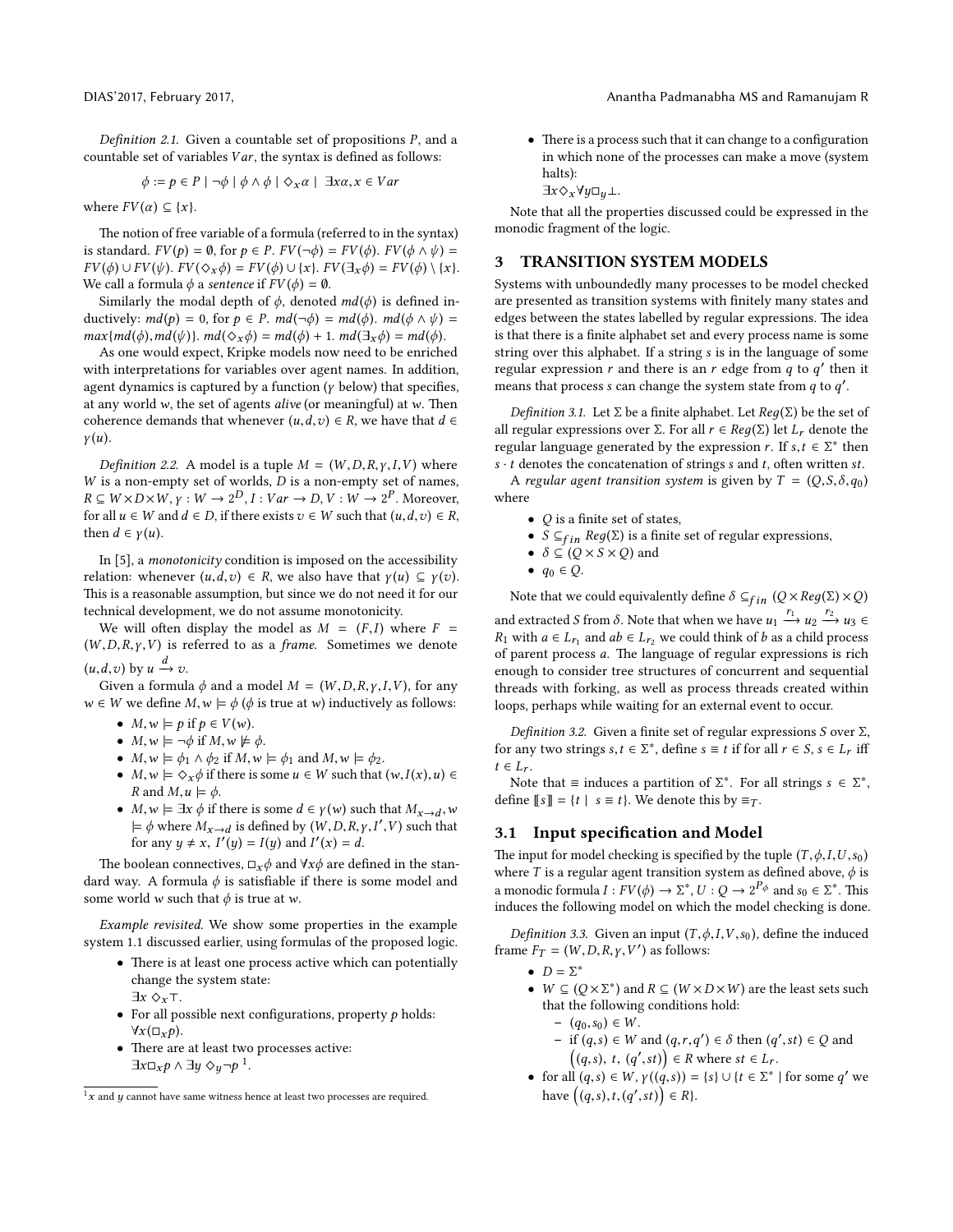Model checking a logic over systems with regular sets of processes DIAS'2017, February 2017,

• for all  $(q,s) \in W$ ,  $V((q,s) = U(q)$ .

The clause defining  $\gamma$  needs some explanation. It specifies the set of active agents at a node to be *exactly* those that have some transitions; these agents surely need to be active but do we not need more ? For instance, what about inheriting already active agents at parent nodes ? The answer is that for *monodic* formulas, there is only one variable free at any node and hence the children "created" are all forced only by bound variables, and once we have substituted for the free variables at the root, we do not need any further inheritance. Thus the definition here suffices.

# 4 MODEL CHECKING PROBLEM

Given an input instance  $(T, \phi, I, V, s_0)$ , the model checking problem is to decide whether  $(F_T, I), (q_0, s_0) \models \phi$ .

Note that it is enough to consider a tree frame which is the unravelling of  $F_T$  upto depth  $md(\phi)$  with  $(q_0, s_0)$  as the root. Hence the model checking problem is on a rooted tree with bounded depth but can have potentially infinite branching. Let the induced tree model be  $M_{(T,\phi,I,V,s_0)} = (W,D,R,\gamma,I,V)$ , the corresponding rooted tree, with  $W_i$  being the set of all nodes at level *i*, where  $W_0 = (q_0, s_0)$ .

## 4.1 Example revisited

Consider the example [1.1.](#page-0-0) We now illustrate the model checking problem for a system of this kind. Let the system processes be named by strings over  $\Sigma = \{a, b\}$ . Let the regular agent transition system  $T$  be as given in the figure [1.](#page-2-0)



Figure 1: A regular transition system.

Suppose  $r_1 = \sum^* a$  and  $r_2 = (ab)^*$ , then the induced model is  $r_2$  in figure 2. The set of processes active at any state is given by given in figure [2.](#page-2-1) The set of processes active at any state is given by the union of the labels of outgoing edges from the corresponding state. For instance,  $\gamma((q_0, \epsilon)) = {\epsilon, a, ab \cdots}.$ 

<span id="page-2-0"></span>

Figure 2: Induced model of Fig [1](#page-2-0) where  $r_1 = \sum^* a$  and  $r_2 = (ab)^*$  $(a\overline{b})^*$ .

<span id="page-2-1"></span>Now, if the model checking is to be done at the node  $(q_2, \epsilon)$ , then the corresponding unravelled tree is given in fig [3.](#page-0-1)



Figure 3: Model unravelled into a tree with  $(q_2, \epsilon)$  as the root.

Now suppose the valuation functions are given by  $V(q_0) = \{p\}$ ,  $V(q_1) = \{p, r\}$  and  $V(q_2) = \{r\}$  then  $\forall x \Box_x (p \land r)$  is false at  $(q_2, \epsilon)$ however,  $\exists x \Diamond_x \Diamond_x (p \land r)$  is true at  $(q_2, \epsilon)$ .

#### 4.2 Bisimulation

Before addressing the model checking problem, we define the notion of bisimulation.

Definition 4.1. Given two frames  $F_1 = (W_1, D_1, R_1, Y_1, V_1)$  and  $F_2 = (W_2, D_2, R_2, V_2, V_2)$ , we define a tuple  $(G, H)$  to be a bisimulation where G is called world bisimulation with  $G \subseteq W_1 \times W_2$ and  $H \subseteq D_1 \times D_2$  is called *name bisimulation* such that for any  $(u_1, u_2) \in G$  the following conditions hold:

- $V_1(u_1) = V_2(u_2)$ .
- for any  $d_1 \in \gamma_1(u_1)$  there is some  $d_2 \in \gamma_2(u_2)$  such that  $(d_1, d_2) \in H$ .
- for any  $d_2 \in \gamma_2(u_2)$  there is some  $d_1 \in \gamma_1(u_1)$  such that  $(d_1, d_2) \in H$ .
- for every  $d_1 \in D_1$  and  $v_1 \in W_1$  if  $u_1 \xrightarrow{d_1} v_1 \in R_1$  then for every  $d_2 \in D_2$  if  $(d_1, d_2) \in H$  then there exists  $v_2 \in W_2$ such that  $(v_1, v_2) \in G$  and  $u_2 \xrightarrow{d_2} v_2$ .
- for every  $d_2 \in D_2$  and  $v_2 \in W_2$  if  $u_2 \xrightarrow{d_2} v_2 \in R_2$  then for every  $d_1 \in W_1$  if  $(d_1, d_2) \in H$  then there exists  $v_1 \in W_1$ such that  $(v_1, v_2) \in G$  and  $u_1 \xrightarrow{d_1} v_1$ .

It is an easy exercise to show that formulas of our logic preserve bisimulation ([\[10\]](#page-4-5)).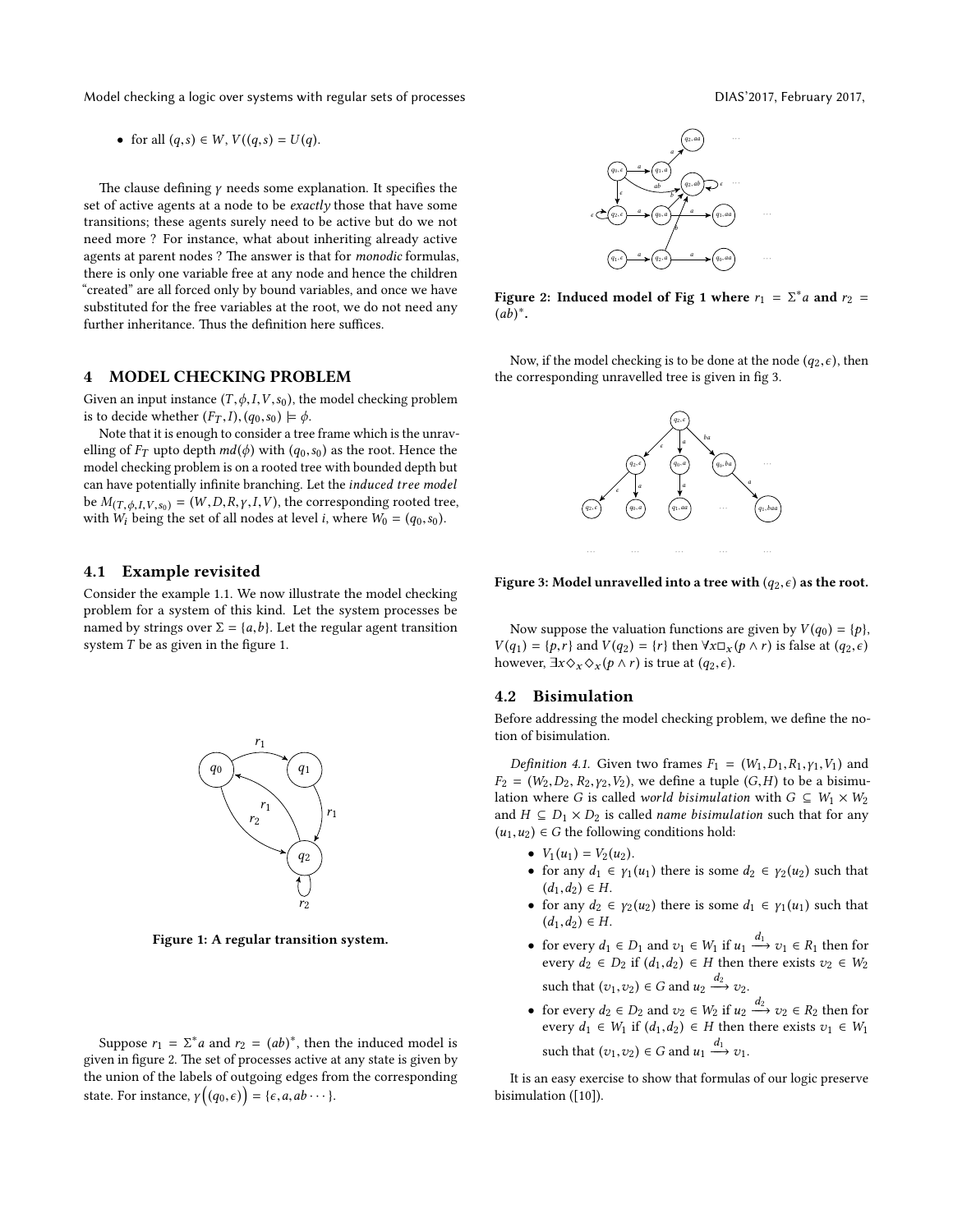Definition 4.2. For any given input instance  $(T, \phi, I, V, s_0)$ , consider the induced tree model  $M_{(T,\phi,I,V,s_0)} = (W,D,R,\gamma,I,V)$ . For every height  $i \leq md(\phi)$  and for all  $(q, s)$ ,  $(q', s') \in W_i$  define  $(a, s) \approx (a's')$  if  $a = a'$  and  $s = \pi s'$ .  $(q, s) \approx_i (q's')$  if  $q = q'$ , and  $s \equiv_T s'$ .<br> $\approx$  induces a partition of W. Define

 $\approx$  induces a partition of W. Define  $[(q,s)] = {(q',s') | (q,s) \approx$  $(q', s)$  and  $W' = \{ [(q, s)] | (q, s) \in W \}.$ <br>Define  $D' = \{ [s] | s \in \Sigma^* \}$ Define  $D' = \{ [s] | s \in \Sigma^* \}.$ 

For that  $\approx i$  and  $\equiv_T$  induce a *bounded* partition and the size of  $|D'| \leq 2^{|S|}$  and  $|W'| \leq l^2 \cdot 2^{|S|} \cdot |Q|$  where Q and S are the finite set of states and finite set of regular expressions specified in  $T$ respectively and  $l$  is the length of the formula  $\phi$ .

Definition 4.3. Given an input instance  $(T, \phi, I, V, s_0)$ , consider the induced tree model  $M_{(T,\phi,I,V,s_0)} = (W,D,R,\gamma,I,V)$ . Define the filtered model  $M'_{0}$  $T_{(T,\phi,I,V,s_0)} = (W',D',R',\gamma',I',V')$  as follows:

- W' and  $D'$  are as defined above.
- $R' = \{ [(q,s)], [t], [(q',st)] \} | ((q,s),t, (q',st)) \in R \}.$ |
- $\gamma'([q,s)]) = \{ [t] \mid t \in \gamma(q,s) \}.$ <br>• For any variable  $x$  if  $I(x) = t$
- For any variable x, if  $I(x) = t$  then  $I'(x) = [t]$ .
- $V'([q,s)] = V((q,s)).$

#### 4.3 Main result

First we observe that given a finite model  $M$ , there are only finitely many agents used as names in the model and hence the standard labelling algorithm for model checking modal logics can be used [\[3\]](#page-3-1). Hence over finite models, model checking is in  $P$  for the logic. The difficulty appears for us because models are implicitly infinite, with unbounded branching (though of bounded depth). The theorem below assures us that we can reduce the problem to the standard one.

THEOREM 4.4. Given an input instance  $(T, \phi, I, V, s_0)$ , consider the induced model  $M = (W, D, R, \gamma, I, V)$  and the filtered model  $M' =$  $(W', D', R', \gamma', I', V')$ . Then, for all  $(q, s) \in W$  we have  $(q, s) \in W_i$  is<br>historian to  $[(q, s)] \in W'$ bisimilar to  $[(q,s)] \in W'_i$ .

PROOF. Define  $G = \{ ((q,s),[(q,s)] ) \mid (q,s) \in W \text{ where } (q,s) \}$ and  $[(q, s)]$  are at same level  $\}$  and  $H = \{(t, [t] \mid t \in \Sigma^* \}$ . We show that  $(G, H)$  is a bisimulation by verifying all the required properties.

- The first property is satisfied since by definition  $V'([q,s])$ <br>=  $V(a,s)$  $= V(q,s)$ .
- Suppose  $t \in \gamma(q,s)$  then by definition  $[[t]] \in \gamma'([q,s])$ .<br>• For the third property first we observe the following:
- For the third property, first we observe the following: suppose  $t \in \gamma((q,s))$ ; then there is some r such that  $t \in L_r$  and  $(q, r, q') \in \delta$  for some q'. Hence for any  $(q_1, s_1) \approx (q, s)$ <br>we have  $t \in \mathcal{U}(q, s_1)$  because by definition  $q_1 = q$  and we have  $t \in \gamma((q_1,s_1))$  because by definition  $q_1 = q$  and  $s \equiv_T s_1$ .

Now suppose that  $[[t]] \in \gamma'([(q,s)]);$  we need to prove<br>  $t, t \in \gamma(a, s)$  for some  $t' = \pi t$ . Since  $[[t]] \in \gamma'([\{a, s\}])$ that  $t_1 \in \gamma(q, s)$  for some  $t' \equiv_T t$ . Since  $[[t]] \in \gamma'([\overline{(q, s)}])$ <br>there is some  $t_0 \in [[t]]$  and some  $(g', s') \in [g, s]$  such there is some  $t_2 \in \llbracket t \rrbracket$  and some  $(q', s') \in \llbracket (q, s) \rrbracket$  such that  $t_2 \in \mathcal{L}(q', s')$  then by the observation above for all that  $t_2 \in \gamma(q', s')$  then by the observation above, for all  $(a, s_1) \in [(a, s)]$  we have  $t_2 \in \gamma((a, s_1))$  $(q_1, s_1) \in [(q, s)]$  we have  $t_2 \in \gamma((q_1, s_1))$ .

• Suppose  $((q, s), t, (q', st)) \in R$  then by definition  $((q,s)],[t],[(q',st)] \in R'.$ 

#### DIAS'2017, February 2017, Anantha Padmanabha MS and Ramanujam R

- For the last condition, suppose  $([q,s], [t], [(q',st)] \in$ <br>  $\mathbb{R}^t$ , lat  $(s, s) \in [(s, s)]$  we need to group that there is agrees R'; let  $(q, s_1) \in [(q, s)]$  we need to prove that there is some  $t_i \in \mathbb{F}$  and the to  $(\alpha', s, t_1) \approx (q, s_1)$  $t_1 \in \llbracket t \rrbracket$  such that  $(q', s_1 t_1) \approx (q, st)$ .<br>By definition there is some  $t_2 \in$ 
	- By definition there is some  $t_2 \in \llbracket t \rrbracket$ ,  $(q,s_2) \in [(q,s)]$ and  $(q', s'_2 t_2) \in [(q', s_2 t_2)]$  such that  $((q, s_2), t_2, (q', s_2 t_2))$  $\in$  R. Since  $s_1 \equiv s_2$  and  $t_1 \equiv t$  we have  $s_1 t \equiv s_2 t$  and thus  $(q', s_1t) \cong (q', st)$ . Now, by definition  $((q, s_1), t, (q', s_1t_1)) \in$ <br>*P* and bance we are dance R and hence we are done.

Hence  $(q, s)$  in M and  $[(q, s)]$  in M' at the same level satisfy the same formulas, and we are done.

 $\Box$ 

THEOREM 4.5. Given an input instance  $(T, \phi, I, V, s_0)$ , the corresponding model checking problem is in  $O(l^2 \cdot 2^{|S|} \cdot |Q|)$  non –<br>deterministic time where l is the length of a and O and S are the deterministic time where  $l$  is the length of  $\phi$  and  $Q$  and  $S$  are the states and regular expressions mentioned in T respectively.

PROOF. Construct M' which is  $O(l \cdot l \cdot 2^{|S|} \cdot |Q|)$  size. This is cause the two *l* factors corresponding to height of the tree and because the two l factors corresponding to height of the tree and length of the formula and the  $|S| \cdot |O|$  factor is due to the number of equivalence paritions. Now, since  $M'$  is finite, we can check if  $M', [(q_0, s_0)] \models \phi$  in polynomial time (in the size of M') and since  $(q_0, s_0)$  in M is bisimilar to  $[(q_0, s_0)] \in M'$ , the truth of the formula  $(q_0, s_0)$  in M is bisimilar to  $[(q_0, s_0)] \in M'$ , the truth of the formula<br>is preserved is preserved.

#### 5 CONCLUSION

In this paper, we show that model checking for monodic PTML over transition systems with regular sets of agents is in non − deterministic EXP-time. We do not have a matching lower bound, but with the power of quantification, an exponential cost is rather to be expected. However, it remains to explore the model checking of full PTML.

Another interesting direction is to use dynamic logic (for regular sets of names) over modalities rather than quantification.

On the systems side, the most important line to pursue is to have a processes specified by a term algebra with process creation, and consider model checking of such processes directly. One would then naturally be led to process termination as well. However, it remains to be seen how far monodic specifications will be useful for verifying properties of such systems. Perhaps more interesting would be constraints on such systems as well as structure on formulas that yield better algorithmic properties for model checking.

#### 6 ACKNOWLEDGEMENT

We thank the reviewers for many insightful comments which have given us interesting directions for further development of this work.'

#### REFERENCES

- <span id="page-3-0"></span>[1] Roberta Ballarin. 2014. Modern Origins of Modal Logic. In The Stanford Encyclopedia of Philosophy (winter 2014 ed.), Edward N. Zalta (Ed.).
- <span id="page-3-3"></span>Patrick Blackburn. 1993. Nominal Tense Logic. Notre Dame Journal of Formal Logic 34, 1 (1993), 56-83. DOI:http://dx.doi.org/10.1305/ndjfl/1093634564 [3] Patrick Blackburn, Maarten de Rijke, and Yde Venema. 2001. Modal Logic (Cam-
- <span id="page-3-1"></span>bridge Tracts in Theoretical Computer Science). Cambridge University Press. [4] M. Fitting and Richard L. Mendelsohn. 1999. First-Order Modal Logic (Synthese
- <span id="page-3-2"></span>Library). Springer. [5] Melvin Fitting, Lars Thalmann, and Andrei Voronkov. 2001. Term-Modal Log-
- <span id="page-3-4"></span>ics. Studia Logica 69, 1 (2001), 133-169. DOI:http://dx.doi.org/10.1023/A: [1013842612702](http://dx.doi.org/10.1023/A:1013842612702)